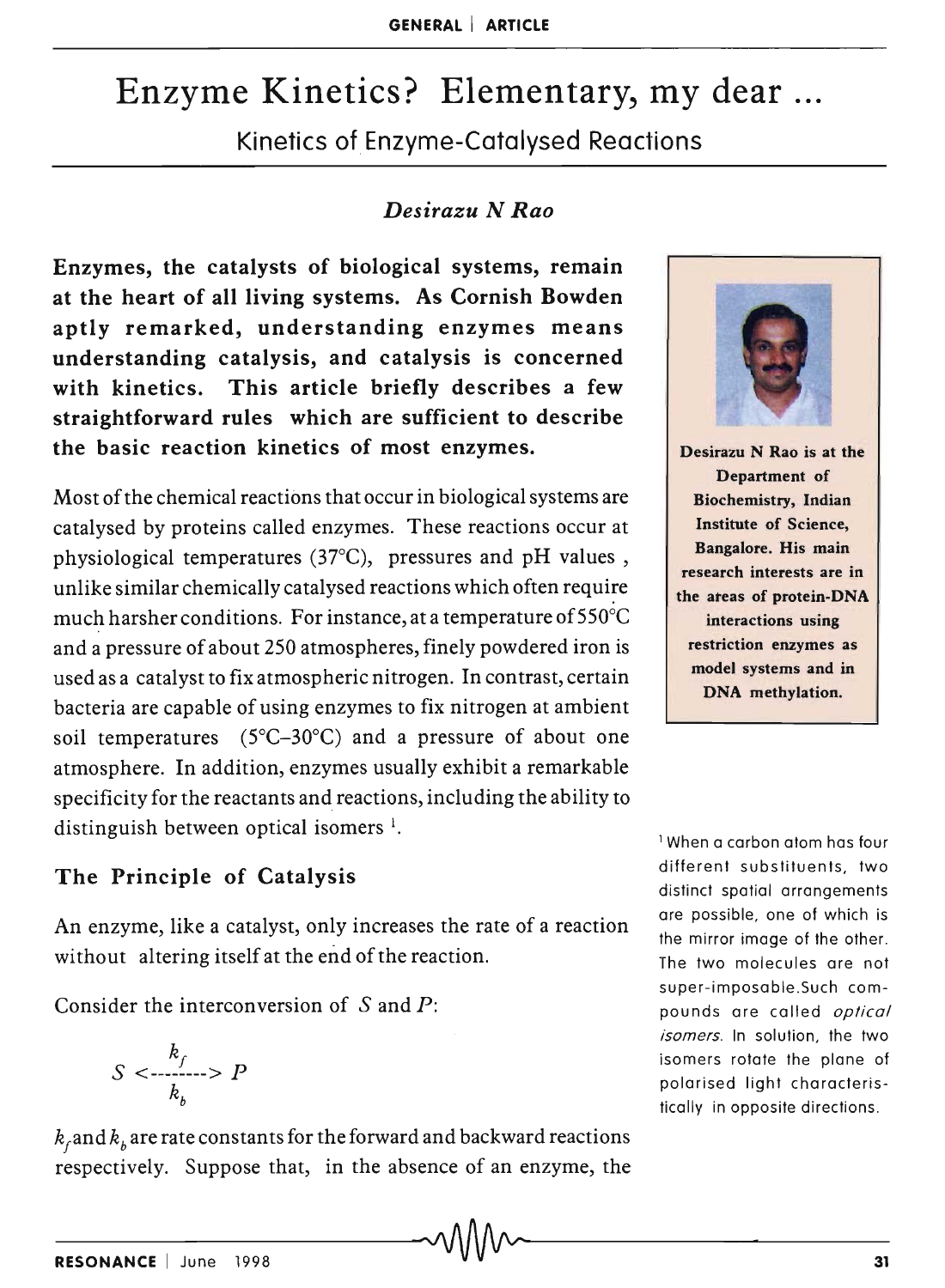#### Box 1. Historical Notes

- 1833 Wheat amylase purified by Payen and Persoz.
- 1877 The term enzyme (meaning 'in yeast') coined by Kuhne.
- 1893 Enzymes act as catalysts shown by Ostwald.
- 1894 Lock and Key hypothesis put forward by Fischer.
- 1909 Effects of pH on enzyme action demonstrated by Sorensen.
- 1913 Theory of enzyme kinetics proposed by Michaelis qnd Menten.
- 1926 Urease, first enzyme to be crystallised by Sumner.
- 1931 Method to determine kinetic constants of enzymes published by Lineweaver and Burk.
- 1943 Chance proved the existence of enzyme-substrate complexes shown by spectrophotometry.
- 1960 The primary amino acid sequence of ribonuclease determined by Hirs, Moore and Stein.
- 1962 The first 3D structure for lysozyme solved by Phillips.
- 1982 Mutant tryosyl-tRNA synthetase produced by site-directed mutagenesis.
- 1985 RNA molecules were shown to act as catalysts (ribozymes) by Altman and Cech.
- 1987 Antibodies raised against transition-state analogs of specific reactions act as enzymes (abzymes).
- 1990-95 Enzymes with altered substrate specificities / designer enzymes made.

forward rate constant  $(k_f)$  is  $10^{-4}$  /second and the backward rate constant ( $k^{}_b$ ) is  $10^{-6}\!/$ second, the equilibrium constant  $K^{}_{eq}$  is

$$
K_{eq} = \frac{[P]}{[S]} = \frac{k_f}{k_b} = \frac{10^{-4}}{10^{-6}} = 100,
$$

where  $[P]$  is the concentration of the product and  $[S]$  is the concentration of the substrate. The equilibrium concentration of  $P$  is 100 times that of S even in the absence of an enzyme, but it would take more than an hour to approach this equilibrium, while equilibrium would be attained within a second in the presence of a suitable enzyme.

# Enzymes Accelerate the Attainment of the Equilibrium But Do Not Affect its Position

In the presence of a suitable enzyme, both  $k_f$  and  $k_b$  are enhanced to the same degree. Thus if  $k_{\scriptscriptstyle f}$  increases  $\,$  one hundred fold,  $k_{\scriptscriptstyle b}$ must  $\,$ also increase one hundred fold.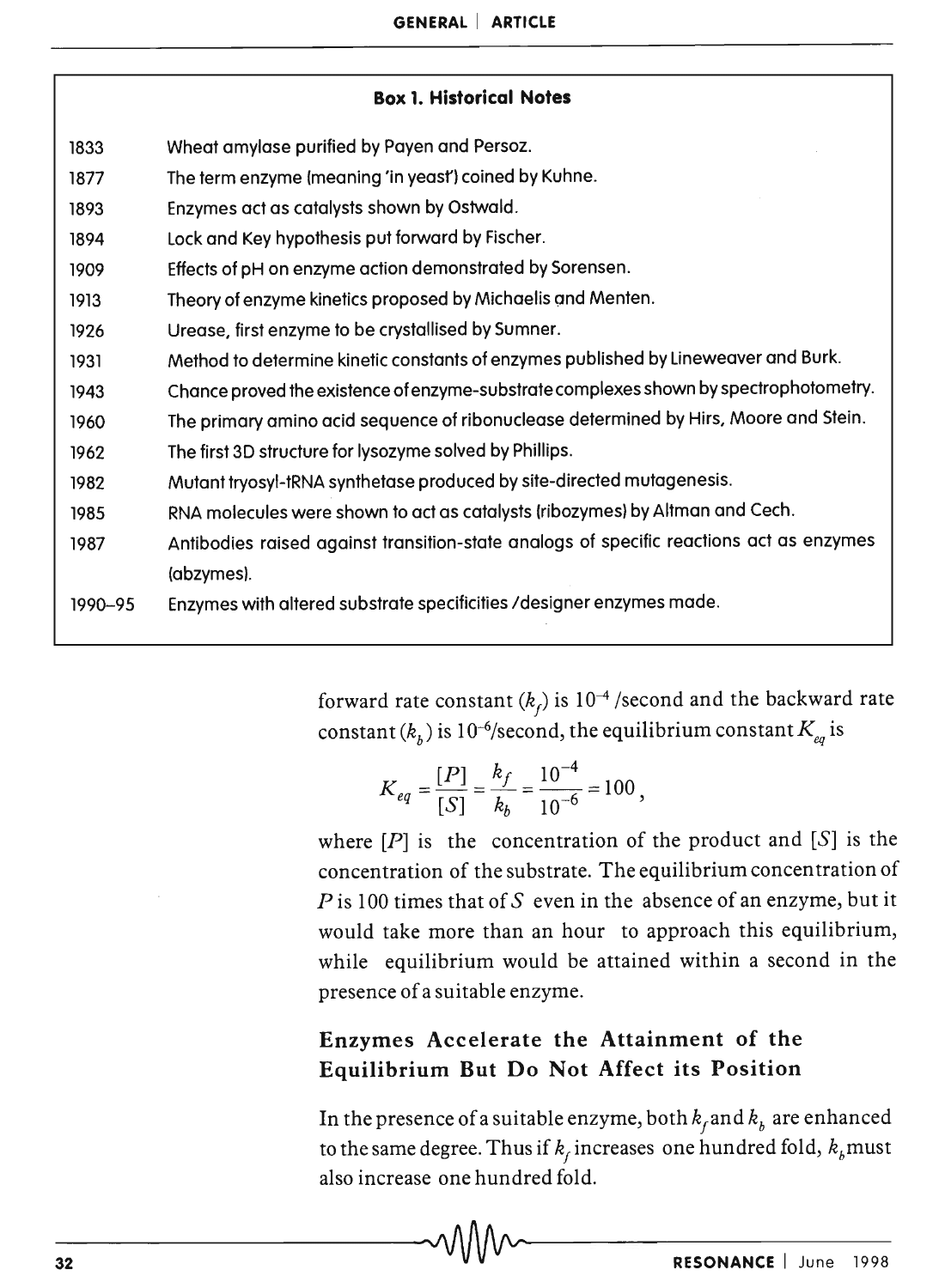#### Box 2. Enzyme Units and Specific Activity

In most preparations, the actual molar concentration of enzyme is unknown. As a result, the amount of enzyme present can be expressed only in terms of its activity. One international unit (IU) of enzyme is that amount that catalyses the formation of  $1 \mu$ mole of product per minute under defined conditions. The concentration of enzyme in an impure preparation is expressed in terms of units/ml. The *specific activity* of the preparation is expressed as units/mg protein. Specific activities are usually reported for optimal assay conditions at a fixed temperature, with all substrates present at saturating concentrations. Molecular activity or molar activity is the number of moles of substrate transformed per minute per mole of enzyme (units per micromole of enzyme) under optimal conditions.

For the reaction:

$$
A+B < \frac{k_f}{k_h} > C+D,
$$

the equilibrium constant K*eq ,* is defined by the equation

$$
K_{eq} = \frac{[C][D]}{[A][B]} = \frac{k_f}{k_b}.
$$

In the above equation,  $[A], [B], [C]$  and  $[D]$  represent the concentrations of A, B, C and D respectively and  $k_f$  and  $k_b$  are the rate constants for the forward and reverse reactions respectively. The catalyst works by accelerating both forward and reverse reactions, and by exactly the same factors. Hence, the final equilibrium mixture resulting from a reaction will be the same, regardless of whether or not it is enzyme catalysed. Before we go through the nitty-gritty details of kinetics, it is useful to understand a few basic concepts.

## Transition States and Activation Energy

The transition state is essentially a hypothetical state that cannot be observed directly, because it is defined to be the least populated species along the reaction pathway  $-$  that with maximum free energy. The interconversion of two compounds,  $S$  and  $P$ , during a chemical reaction, involves a transition state  $(T^*)$  which has a higher free energy than either type of participating molecule *(Figure 1).*  $\Delta G$  is the change in free energy of a system undergoing a transformation at constant pressure and temperature. The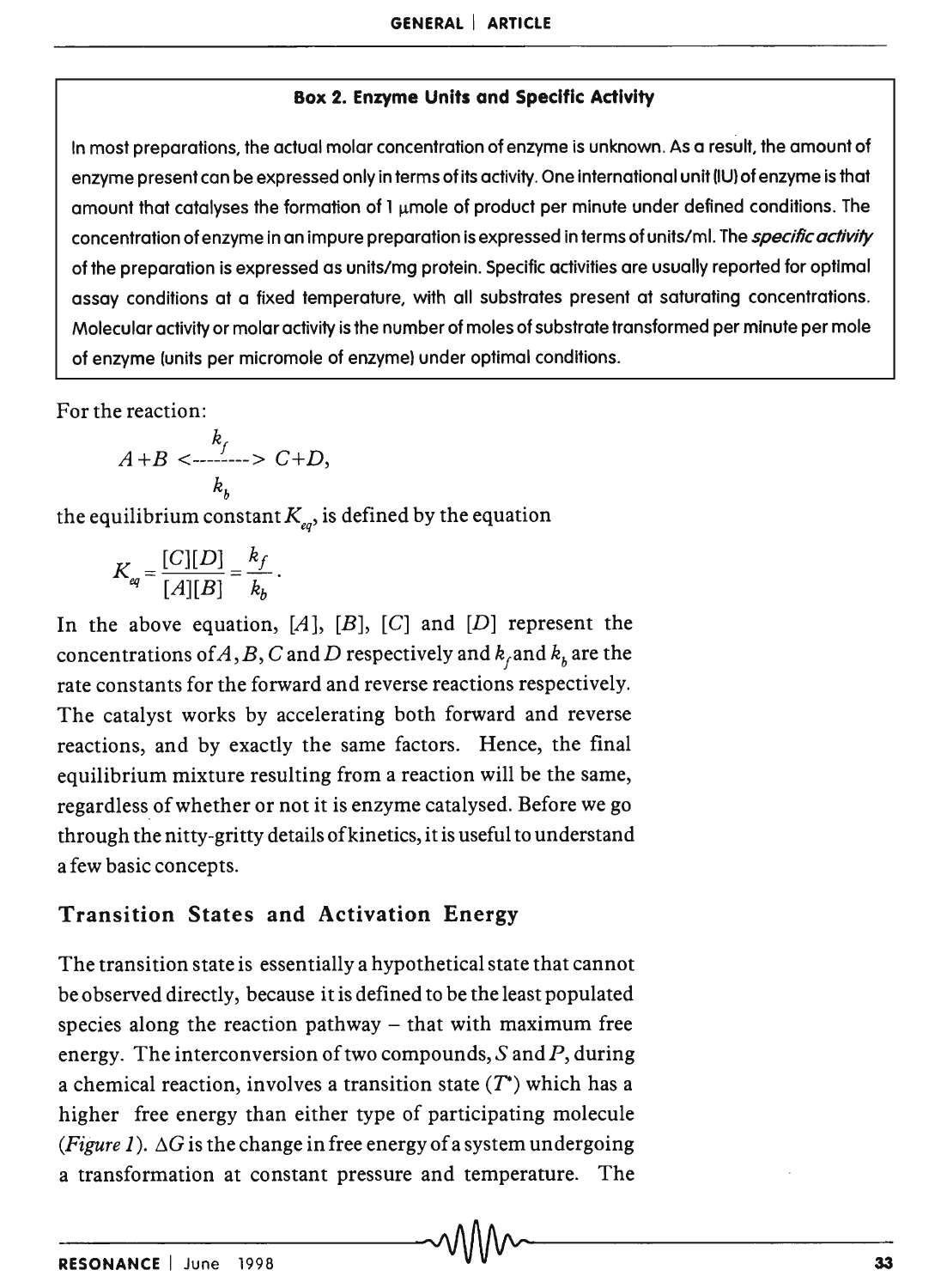Figure 1. Energy diagram for the reaction  $S \rightarrow P$  in the absence and presence of an enzyme. The uncatalysed reaction for the conversion of S to P via an activated intermediate T<sup>\*</sup> has an activation energy of E<sub>-</sub>. Enzyme catalysis of the reaction reduces the activation energy.



difference in free energy between S and the transition state *(T\*)*  is the activation energy  $(E_n)$  for the forward reaction.

$$
S \to T^* \to P.
$$

The greater the activation energy, the slower the rate of reaction. While progressing from *T\** to *P (Figure* 1), there is no activation energy and hence the rate governing this part of the reaction will be maximal. Hence, in any reaction, the rate of activation of S i.e,  $S \rightarrow T^*$  will be the rate limiting step and will dictate the overall rate of conversion of  $S$  to  $P$ .

Enzymes have no effect on the  $\Delta G$  of a reaction. If a reaction has very large negative free energy, it does not mean that it will proceed at a rapid rate. For instance, the oxidation of glucose has a  $\Delta G$  of -686 kcal/mole. In thermodynamic terms, glucose in air is quite unstable. However, glucose as solid crystals does not breakdown to water and carbon dioxide at a measurable rate. In kinetic terms, glucose is quite stable. Before a molecule of substrate can become a molecule of product, it must possess a certain minimum energy in order to pass into *T\*.* The amount of energy required is called activation energy  $(E_n)$ . Like all catalysts, enzymes achieve their effect by reducing the free energy of the *T\*.* Hence, the activation energy is reduced *(Table* 1) and the rate of attainment of equilibrium will be greater in the presence of an enzyme.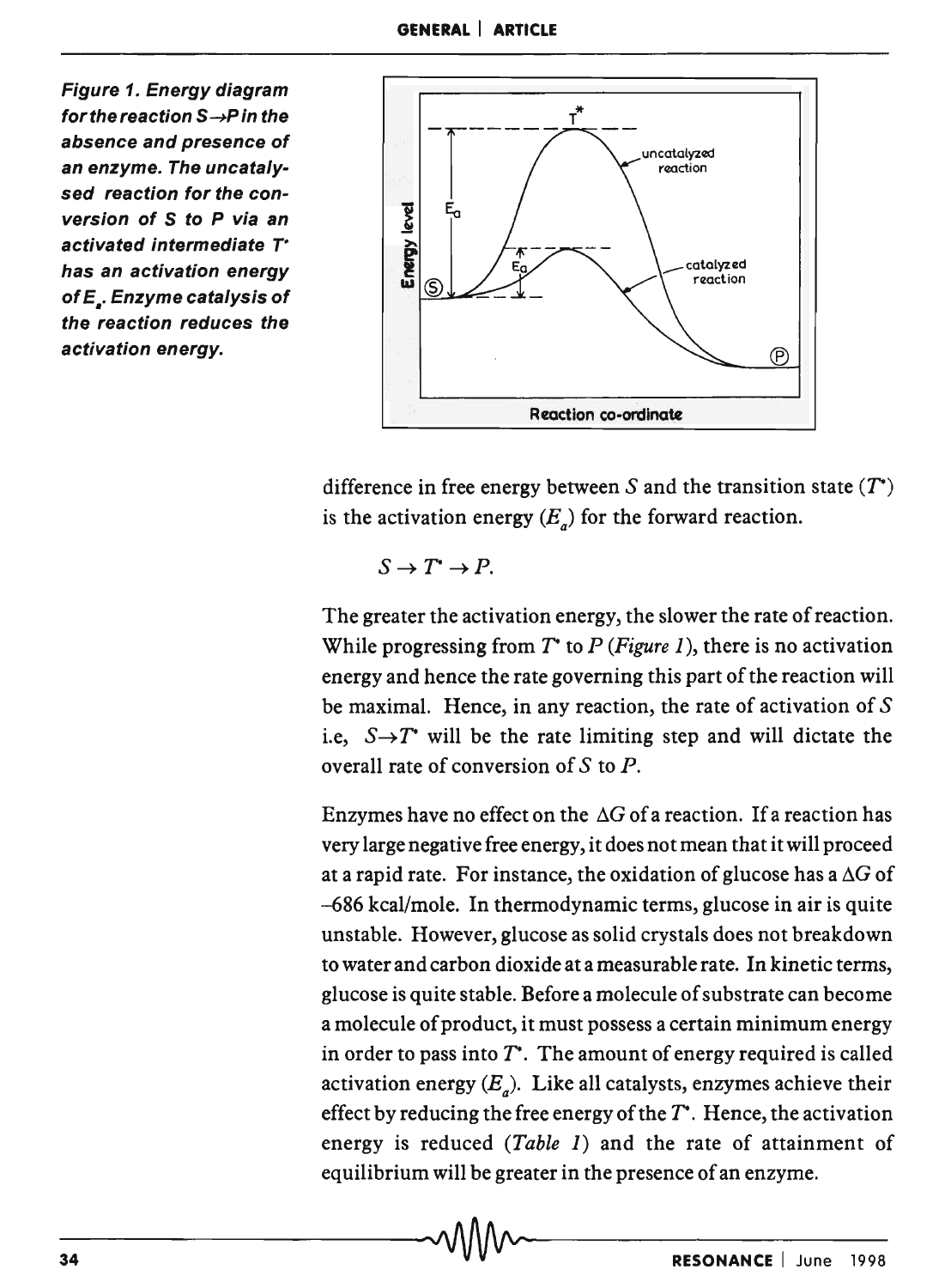| <b>Catalyst</b>       | Activation energy (J/mol) |        |  |  |  |
|-----------------------|---------------------------|--------|--|--|--|
| None                  |                           | 75,600 |  |  |  |
| Collodium platinum    |                           | 49,140 |  |  |  |
| (Chemical catalyst)   | <b>REGAL</b>              |        |  |  |  |
| Catalase              |                           | 8,400  |  |  |  |
| (Biological catalyst) |                           |        |  |  |  |

Table 1. The effect of an enzyme on the activation energy for the decomposition of hydrogen peroxide.

## Order of a Reaction

A chemical reaction can be classified either according to its order or its molecularity. For example, a reaction  $A \rightarrow P$  is unimolecular and a reaction  $A + B \rightarrow P$  is bimolecular. Thus, the molecularity defines the number of molecules that are altered in a single reaction step. On the other hand, the order of a reaction defines how many concentration terms must be multiplied together to get an expression for the rate of the reaction. For instance, in a first order reaction, the rate is proportional to the concentration of a single compound. In a second order reaction, it is proportional to the product of two concentrations or to the square of one concentration. An easy way to determine the order of a reaction is to measure the rate  $(v)$  at different concentrations of the reactant  $(S)$ . Then, a plot of log  $v$  against log  $[S]$  gives a straight line with a slope equal to the order. All first-order rate constants have the dimensions of time-1 and second-order rate constants have the dimensions of concentration<sup>-1</sup> $\times$ time<sup>-1</sup>. Note that a bimolecular reaction need not necessarily appear to be second order under all conditions. Furthermore, the orders of forward and reverse reactions need not be the same.

Consider the reaction:  $A + B \rightarrow P$ .

The forward reaction could be second order whereas the reverse reaction might be first order. If the concentration of  $B$  is far in excess of A, then it is possible that the rate would be independent of the depletion of B and dependent solely on the concentration of A. Under such circumstances, the rate may be described as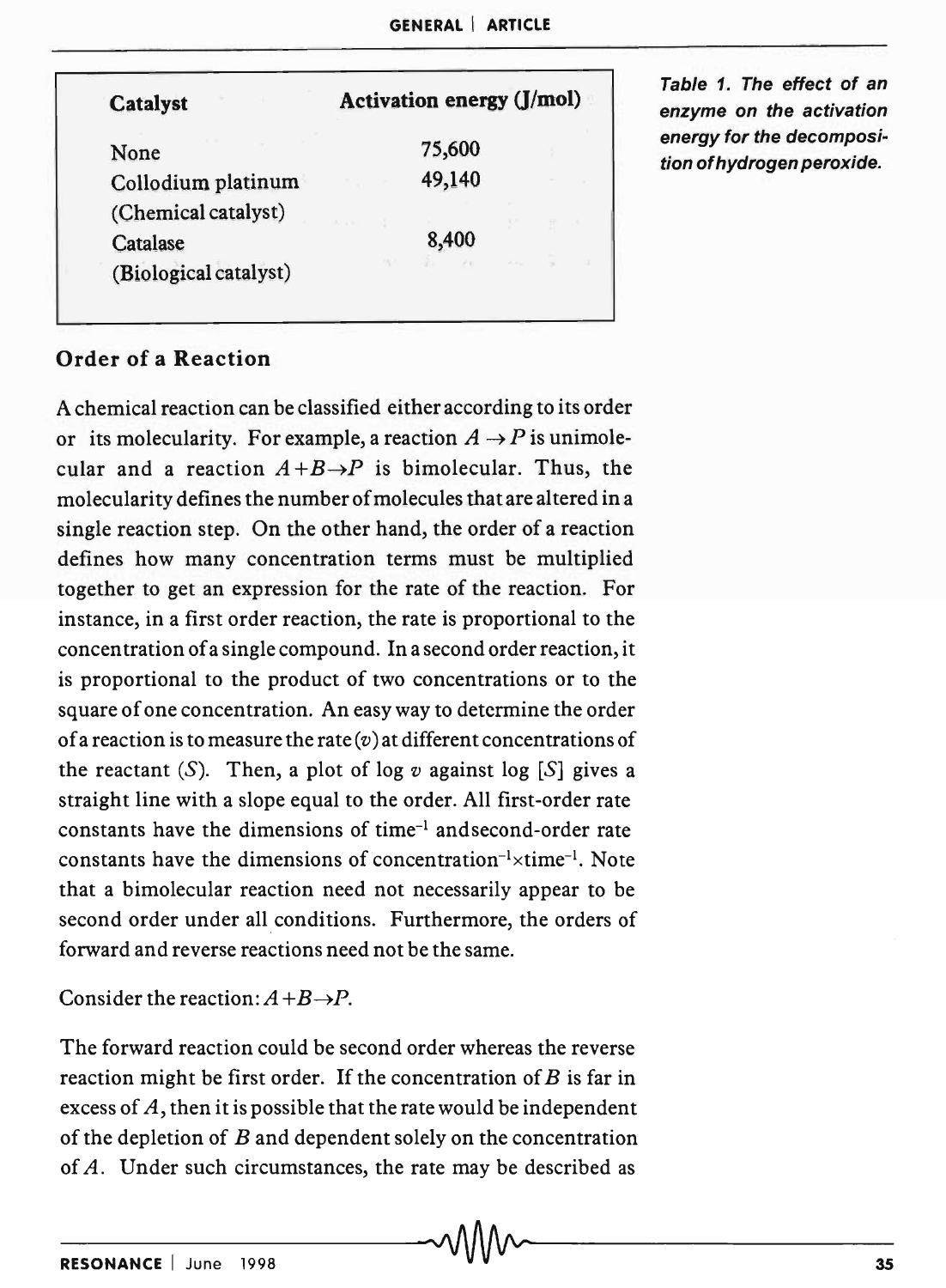first order reaction. There are instances when the reaction order changes as the reaction progresses and such reactions are considered to have mixed order.

The physical significance of the first-order rate constant is that it approximates the fraction of the substrate present that is converted to product per small increment of time. For example, if the firstorder rate constant  $(k)$  for an enzyme preparation under given experimental conditions is  $2.3 \text{ min}^{-1}$ , it means that approximately 3.88% of[S] is utilised each second.

$$
k = \frac{2.3 \text{min}^{-1}}{60 \text{sec} \times \text{min}^{-1}} = 0.0383 \text{sec}^{-1}
$$

### Kinetics of Enzyme-Catalysed Reactions

One of the important features of an enzyme-catalysed reaction is that enzymes bring substrate(s) together in favourable orientations in enzyme-substrate  $(ES)$  complexes. The substrates bind to the active site in the enzyme, and most enzymes are highly selective in their binding of substrates. The specificity of enzymes indeed depends in part on the specificity of binding. At a constant concentration of enzyme, the reaction rate increases with increasing substrate concentration until a maximum velocity is reached. Uncatalysed reactions do not show this saturation effect. This saturation effect is exhibited by nearly all enzymes. It led Victor Henri in 1903 to conclude that an enzyme combining with its substrate molecule to form an enzyme-substrate complex is a necessary step in enzyme catalysis. In 1913, Leonor Michaelis and Maud Menten interpreted maximal velocity of an enzyme catalysed reaction in terms of the formation of ES complex. At high concentrations of the substrate, the catalytic sites are filled and the reaction rate reaches a maximum. The enzyme will remain unchanged by the reaction and hence will appear on both sides of the chemical equation

$$
E+S < \frac{k_1}{k_2} > ES < \frac{k_3}{k_4} > E+P,
$$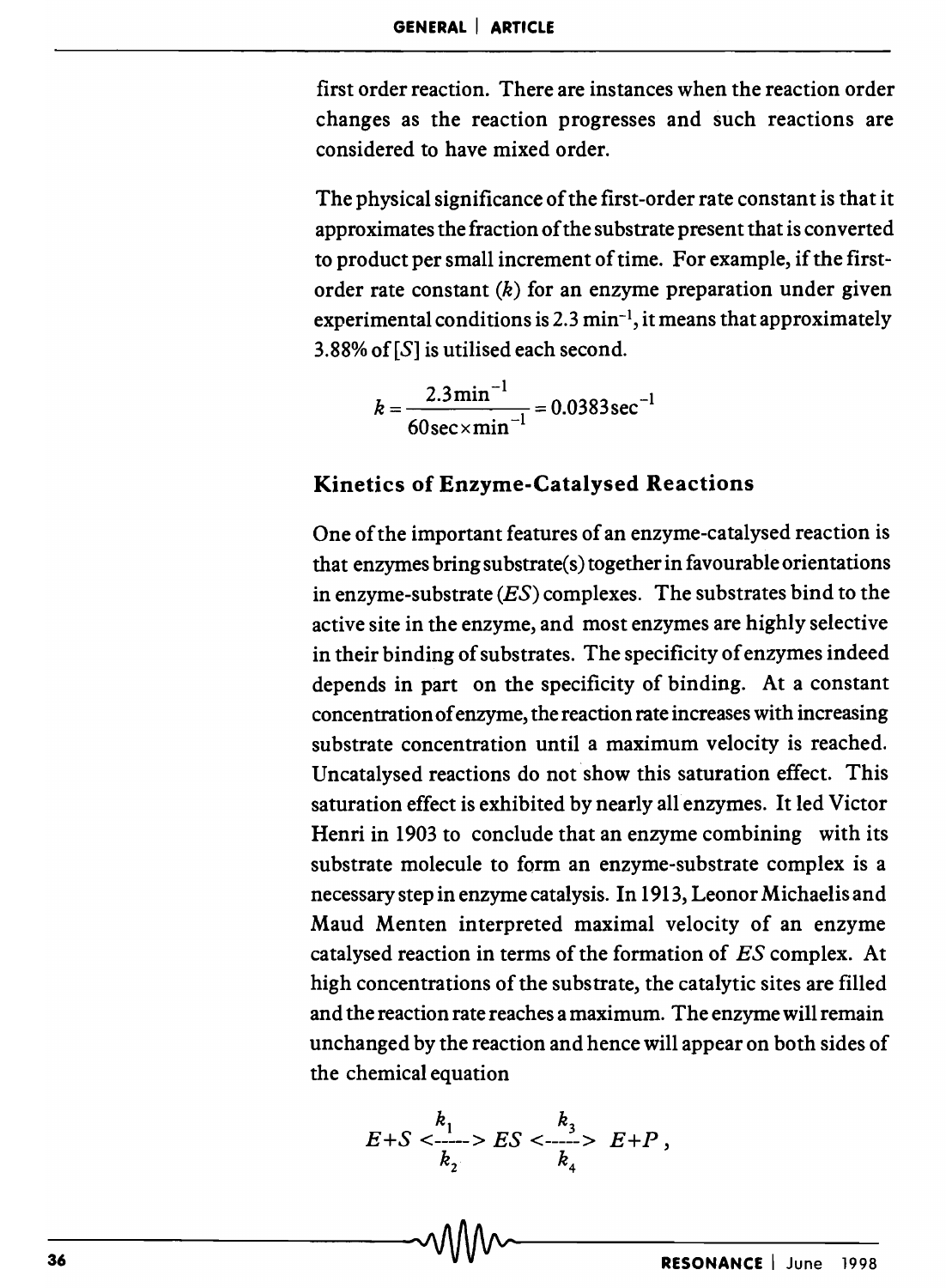where  $E$  is the enzyme,  $S$  is the substrate and  $P$  is the product. Figure 2 shows a time course for an enzyme catalysed reaction where the initial reactant concentration  $[S_0]$  is much greater than the initial enzyme concentration  $[E]$ .

The existence of an  $ES$  complex was inferred from  $(i)$  the high degree of substrate specificity exhibited by enzyme, (ii) the shape of the velocity versus substrate concentration curve, and (iii) the fact that substrates often protect the enzyme from inactivation. Leonor Michaelis and Maud Menten proposed a simple model to account for these kinetic characteristics. This model is the simplest one that accounts for the kinetic properties of many enzymes.

## Derivation of the Michaelis-Menten Equation

A kinetic equation describing the enzyme-catalysed conversion of S to *P* (referred to as Michaelis-Menten equation) is derived as follows, provided certain assumptions are made.

- 1. We restrict ourselves to the initial velocity in the forward direction before a significant concentration of  $P$  has accumulated.  $(ES \rightarrow E + P)$  is assumed to be irreversible).
- 2. The concentration of ES will remain constant through most of the time taken for the reaction to complete. This is called steady state.
- 3.  $|S|$  >  $|E|$ : Under these conditions very shortly after mixing E and  $S$ , a steady-state will be established in which the  $[ES]$ remains essentially constant with time (Figure 2) i.e., rate of  $ES$ formation is equal to rate of ES breakdown.

A velocity equation can then be derived:

$$
E+S < \frac{k_1}{k_2} > ES < \frac{k_3}{k_4} > E+P,
$$

The rate of formation of ES is  $d[ES]/dt=k$ <sub>1</sub>[E][S] and the rate of breakdown of ES is  $-d[ES]/dt = k_2[ES] + k_3[ES] = (k_2 + k_3)[ES]$ . As  $ES$  concentration remains constant (second assumption),  $d[ES]/dt = -d[ES]/dt$ .



Figure 2. Timecourseforan enzyme catalysed reaction. The initial substrate concentration  $[S]_0$  is significantly greaterthan the initial enzyme concentration [E],. As the ratio of  $[S]_0 / [E]_t$ increases, the steady-state region accounts for an increased fraction of the total reaction time. T represents the presteady-state level.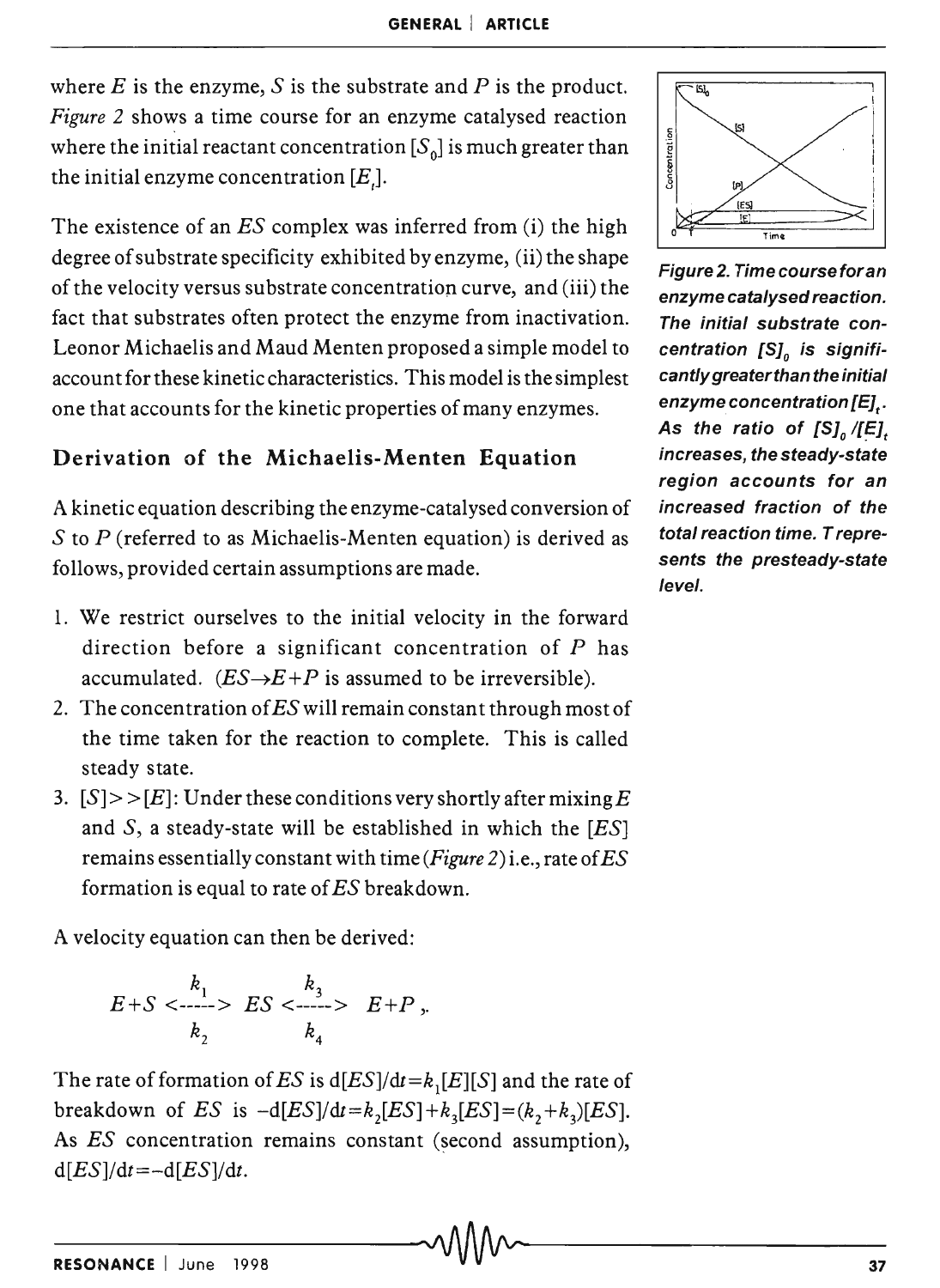Therefore,  $k_1[E][S] = (k_2 + k_3)[ES]$ . Rearranging,

$$
\frac{k_2 + k_3}{k_1} = \frac{[E][S]}{[ES]}
$$
 (1)

<sup>2</sup> The Michaelis constant,  $K_m$  is equal to the substrate concentration at which the reaction rate is half its maximal value. It has units of substrate concentration.

The left hand term of equation (1) consisting of the three rate constants is called the Michaelis constant<sup>2</sup>,  $K_{\mu}$ .

 $[E]$ , concentration of free or unbound enzyme can be rewritten in terms of the total concentration of enzyme  $E_t$  and the concentration of the enzyme in the complex [ES].

$$
[E] = [E_i] - [ES].
$$

Substituting in equation (1), we get,

$$
K_m = \frac{k_2 + k_3}{k_1} = \left\{ \frac{[E_t] - [ES]}{[ES]} \right\} [S].
$$
 (2)

## Suggested Reading

- I H Segel. Enzymes in *Biochemical Calculations.*  John Wiley and Sons Publishers.208-237, 1976.
- A C Bowden. Introduction to Enzyme Kinetics in *Fundamentals of Enzyme Kinetics.Portland* Press. UK Publishers. 19-34, 1995.
- Smith and Wood. Enzyme Kinetics in *Biological Molecules.* Chapman and Hall Publishers.83-94, 1995.
- L Stryer. Enzymes: Basic Concepts and Kinetics in *Biochemistry.* W H Freeman and Company Publications.181-195, 1995.

Hence,

$$
K_m = \left(\frac{[E_t]}{[ES]} - 1\right)[S].
$$

The rate of formation of products or the initial velocity *v,* of an enzyme catalysed reaction is

$$
v = k_{\rm a} [ES]
$$

Substituting  $[ES]$  in equation (2), we get

$$
K_m = \left(\frac{k_3[E_t][S]}{v}\right) - [S]
$$

or

$$
v = \left(\frac{k_3[E_t][S]}{K_m + [S]}\right). \tag{3}
$$

The maximal velocity that would be observed when all the enzyme